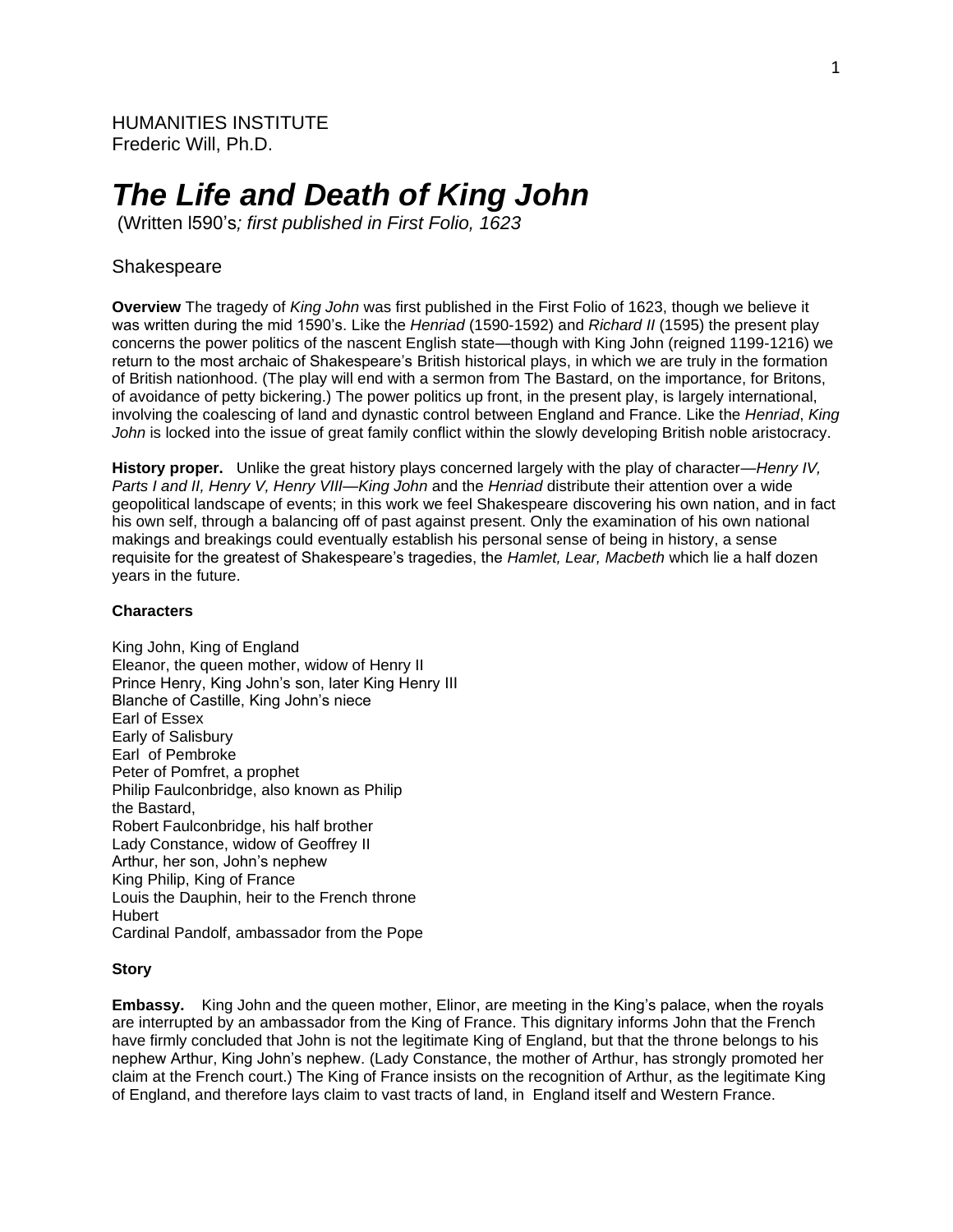**War.** King John, immediately understanding the disastrous blow for England, compacted in this dynastic claim, sends the French ambassador packing, with the assurance that England is immediately ready to go to war over this issue. The intricacies of dynastic legitimacy, which we see central to all of Shakespeare' nation building dramas, are the keys of power, and cannot be fiddled lightly with. The simultaneous concern of the British court, with the claims to legitimacy of the Faulconbridge brothers, one of whom, the Bastard, will be a central spokesperson and critic for King John, simply reinforces the contemporary preoccupation with lineage.

**Angiers.** For the rival forces, France and England, the hold out point proves to be the French city of Angiers, which has walled itself in with heavy fortifications, and refuses to capitulate either to France or to England, until she knows who is the legitimate ruler, of the nation state that is vying for her. Angiers thereby becomes a common target for both sides in the ensuing propaganda war. Philip (the French king) and King John address the citizens of Angiers, by turn, and with the formality of an ancient Roman court scene they make their cases as potential regents of the besieged city. The residents of Angiers are treated to equally intense, opposing view points from Queens Elinor (mother of King John) and Constance (mother of Arthur, and widow of Geoffrey II). Finally these good citizens of Angier, unable to be persuaded by the arguments of either side, come up with their own proposal to the looming international crisis; with the coolness of the Melians, in the brutal debate Thucydides puts at the center of his history, the citizens of Angiers propose a marital alliance they hope will be win-win for both France and England.

**Compromise.** The compromise proposed by the wise citizens of Angiers is this: that rather than fighting, a marriage should be arranged which would bring together the two sides. This marriage, which the Archbishop would sanction, would bring together Louis the dauphin, heir to the French throne, and Blanche of Castille, the niece of King John; by the union, which was heartily approved by the two parties, King John's claims to the throne of France are enhanced and Blanche of Castille establishes multiple potent sub lineages both in France and in iEngland. The only losers in this compromise are Arthur, whose claims on the English throne are disregarded, and his mother, Lady Constance, for whom Arthur is the rightful and legitimate heir to that throne. Lady Constance's fury, and position in French power politics, are so great that she herself assembles a mighty army to take over the throne of England.

**Arthur.** War, after all, becomes the central event of the play, and a segue into the final lesson the play teaches the English, that petty internal bickering can easily become their national downfall. Yet en route to that finale Shakespeare introduces the kind of nail biting melodrama he knows how to unpack. King John, in his eagerness to get rid of Arthur, has him imprisoned, and readied for secret murder—one more voice of opposition out of the way. But this malevolent plan does not work out. Hubert, a citizen of Angiers, and childhood playmate of Arthur, is appointed to gouge out the eyes of Arthur, then to leave him to a tender execution at the hands of two waiting thugs. At the last minute, however, Hubert is unable to carry through on the action, which is too horribly against the grain; he sequesters the youngster, then proclaims his death.

**Recanting.** To this revelation however the English court's reaction is great distress; such a murder of the young is an intolerable move, even in international politics. The melodrama of the near murder, with its recall of childhood games between the two young men, is heart wrenching and when it transpires, not much later, that the supposedly living Arthur has in fact fallen off the castle wall and died, we feel that Arthur has become the most emotionally rich figure in the play. (We are also left in uncertainty, whether Arthur has truly fallen to his death, or has in fact been murdered by King John's men.)

**Consequences.** The upshot of the present conflict, between the forces of Lady Constance, and those of King John, is that John himself, who has been on the losing side of a Papal battle to excommunicate him, is poisoned by a disgruntled monk, while the embattled English nobles unite under the banner of John's son, Prince Henry, and pull themselves together. Meanwhile the French fleet of Lady Constance, bringing troops for the grand battle, runs aground on the sands and is destroyed. Victory goes to the English, and with it the lesson that they should remain united—tighten up their dynastic interrelationships, and assure the legitimacy of their rulers.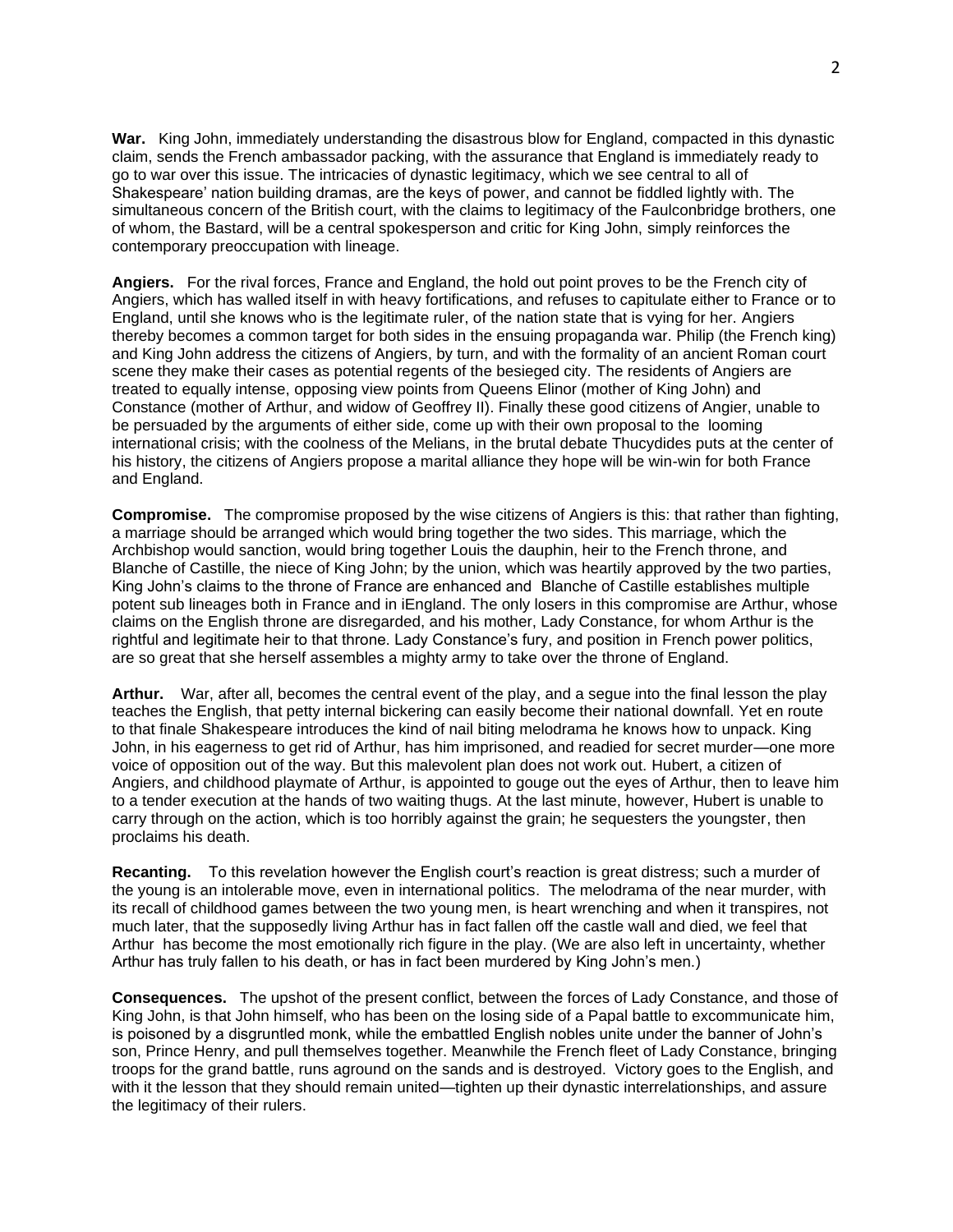## **Themes**

**Legitimacy**. The action trigger, of the present play, is the King of France's claim that the present King of England is illegitimate, not the proper ruler of England, and that he should be replaced by Arthur, King John's nephew. This French claim opens an immediate threat to King John, who declares war on France.

**Jealousy.** There is one conspicuous and very consequential case of jealousy in the present play, that of the mother of Arthur, who believes (and is supported in this by the French king) that her son by Geffrey II, brother to King John, is the legitimate heir to the British throne. Because she and her line have been illegitimately excluded from the British line, she is angry and jealous (of King John and his family) and prepared to launch a French army of her own, to reclaim her and her son's rights in England.

**Pity.** Shakespeare masterfully evokes our pity for Arthur, at the moment when Hubert, his childhood buddy, has been assigned the job of blinding Arthur, and then of turning him over to two Tower thugs, for murder. Apparently the evocation was too intense for Shakespeare himself, for he makes Hubert recant, and saves the innocent French lad.

**Form** Shakespeare, who is in general not a formal, but rather a 'naturalistic' depictor of nature gives unusual attention to formal details in King John. The entire play turns on a two-part, mutually miming, set of circumstances, in both France and England. The citizens of Angiers listen to a formally balanced set of pleas from, respectively, the plenipotentiaries of France and England, as well as from their wives. The whole play is about legitimacy, and where, more clearly than in questions of legitimacy, do we encounter the juxtaposition of the balanced and harmonious with the non-matching?

## **CHARACTER ANALYSIS**

## **King John**

**Character** The main character is King John, but in the largely formal sense that he is a figurehead around whom the decisive action of the play turns. He is decisive when it comes to shoring up his own throne, but not inventive when it comes to alternatives to war. (There it is the citizens of Angiers who excel.) John makes a good case for his own position, when it comes to the persuasion of the Angiers citizens, but it is they who ultimately come up with a solution. John is behind the plot to get rid of Arthur, his de facto rival for the British throne, and is quite possibly (we are not certain) responsible for the sufferings and death of innocent Arthur.

**Parallels**. Like the ancient Greek hero, Oedipus, John passes a certain point in his desire to establish certainty for himself. Oedipus makes the fatal mistake of killing his father in a chariot accident—fearing for his life. John makes a similar self-protective move in ordering the blinding and then murder of Arthur**.**  John resembles the Homeric figure, Agamemnon, who was a central figure in the Greek expedition against Troy, and whose vacillating militant relation to Achilles, like that of John to the French king Philippe, was fraught with danger in the execution of political alliances.

#### **Illustrative moments**

**Militant.** 'The thunder of my cannons shall be heard,' says John, as the French ambassador hastily exits, having delivered his hot message from the King of France. King John is ready to declare war on France, if that is required In order to reject the French claims to the British throne.

**Oratorical.** John makes an impassioned speech, to the citizens of Angiers, urging the advantages of alliance with the British throne. He is partly responsible for the Angiers decision to try a new alternative to war.